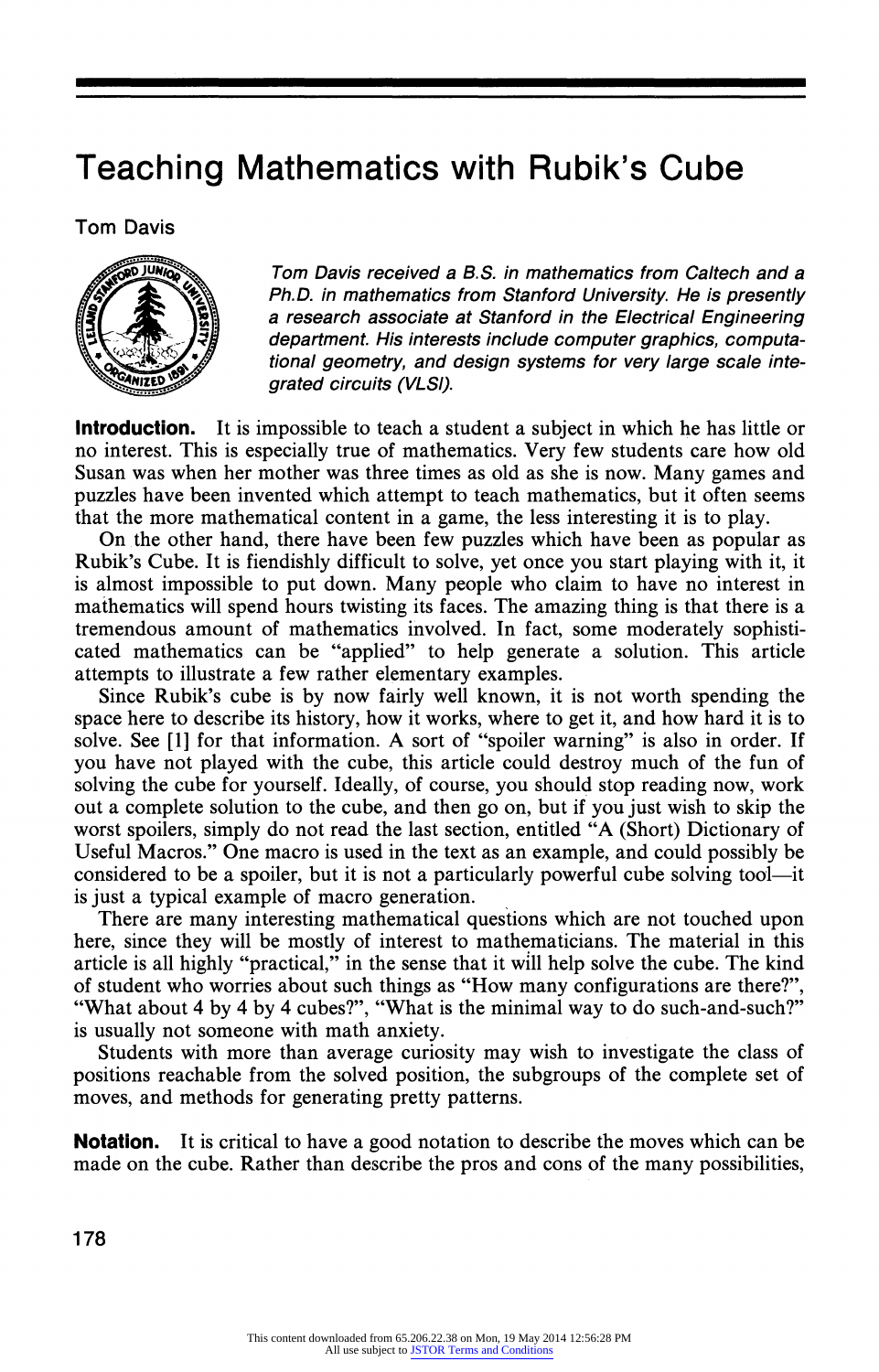we will just present here what seems to be the easiest and most commonly used method. The cube is (apparently) made up of 27 cubes, 26 of which are visible. These little cubes are called "cubies", which come in three flavors: corner cubies (there are 8 of these), edge cubies (12 of these), and face cubies (6). The center cubie is never visible (and in fact does not even exist), so there is no reason to refer to it.

Holding the cube in any orientation, name the six faces as follows: "back", "front", "up", "down", "left", and "right". Luckily, all six words begin with different letters, so each face can be denoted by one of:  $B F U D L R$ . (This is called the "befuddler notation". The reason that colors of the faces are not used is that different cubes have different colorations, and moves described in terms of "BFUDLR" work no matter what color happens to be on top.) Figure 1 shows a view of the cube with the three visible faces labeled.



Figure 1.

The cubies themselves can be named as follows: There are  $\vert$  B R. center cubies;  $\|RF\|, |LF|, \ldots, |UB|$  edge cubies; and  $\|RFU\|, \ldots, |BLD|$ corner cubies. The edge cubie  $|LF|$  is the unique edge cubie between the left and front faces. The corner cubie  $|LUF|$  is at the corner of the left, up, and front faces, and so on.

A primitive move involves grasping a single face and giving it a quarter turn.  $F$  is defined to be the transformation of grasping the front face and turning it onequarter turn clockwise. "Clockwise" means that if the face in question is grasped in the right hand, then it is turned in the direction pointed to by the right thumb. Figure 2 illustrates the effect on a solved cube of the operation F.



Turning counterclockwise is the inverse operation and is denoted  $F^{-1}$ . (F' is used by some people. The  $F'$  notation is convenient for computer output, and computers are often involved in cube calculations. Note also that  $F^{-1}$  could have been written  $F<sup>3</sup>$ , but this would tend to hide the fact that it behaves as an inverse.) A half-turn of the upper face is denoted by  $U^2$ , and repeating the sequence "half-turn right followed by a half-turn up" three times is denoted by  $(R^2U^2)^3$ . You may find it convenient to extend this notation, but we shall stick to it in this article.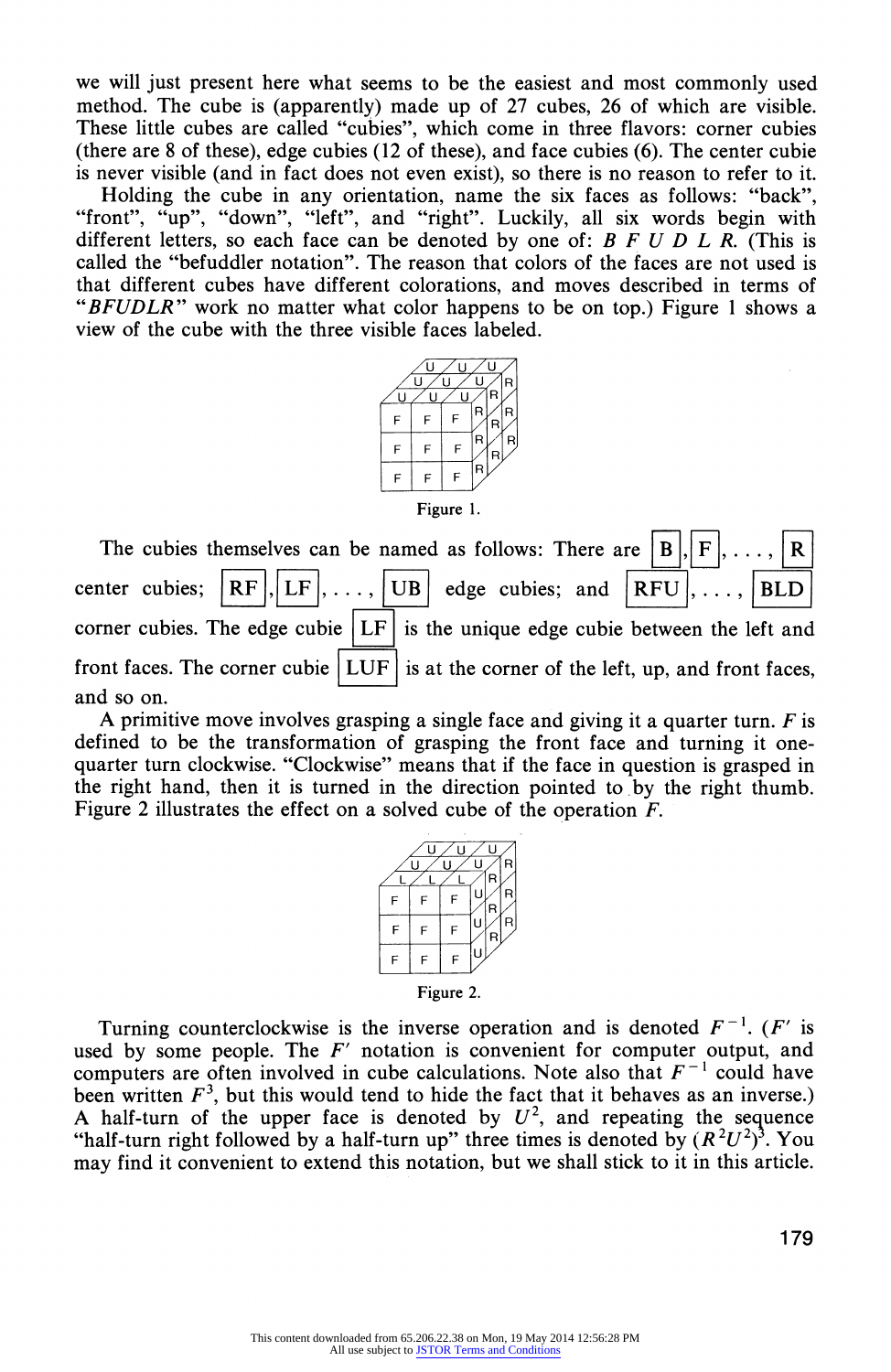If you have a cube available, you may at first wish to write down a correspondence of the form "Yellow = U,  $\text{Red} = \mathbf{B}, \ldots$ " to help keep track of things during your experiments. You can then freely turn the cube to look at the effects of a transformation without fear of losing track of where you are.

Solving the Cube. First, notice that each cubie is unique—assuming that the face cubies are fixed in space, there is only one place where each cubie could belong in the solved cube. Also notice that it could be in the correct position, but "flipped" (if it is an edge cubie) or "twisted" (if it is a corner cubie). The word "toppled" is sometimes used instead of "twisted".

| The usual method to restore a jumbled cube to its original condition with all                         |
|-------------------------------------------------------------------------------------------------------|
| sides solid colors is by means of a series of "macros". A macro is a set of moves                     |
| which has some specific effect, usually leaving most of the cube exactly as it was,                   |
| but altering the positions or orientations of a small number of cubies. One                           |
| commonly used macro takes three edge cubies (say $ \text{UR} ,  \text{UL} ,  \text{UF} $ ), and moves |
| the $ UR $ cubie to where the $ UL $ cubie was, the $ UL $ cubie to the $ UF $                        |
| position, and the $ UF $ cubie back to the $ UR $ position. It leaves every other cubie               |
| in exactly the same position and orientation. Two other examples of macros include                    |
| one which flips two edge cubies, leaving all others as they were, and one which                       |
| topples three corner cubies (again leaving all others alone).                                         |

Assuming that you know some of these macros, any time the cube can be improved (i.e., brought closer to being solved) by one, you perform it, and the net effect is a slightly less disordered cube.There are many ways to solve the cube, but most people solve it the same way each time. Some people do the corners first and then the edges, and some do it in the other order. One particular method is the following:

- 1. Solve the upper face.
- 2. Get the bottom corners in the correct positions (possibly twisted).
- 3. Twist the bottom corners into the correct orientation.
- 4. Get the edge cubies into position.<br>5. Flip any edges which are backway
- Flip any edges which are backwards.

Most of the rest of this article describes methods for finding, modifying, and improving macros.

**Groups and Permutations.** If we define a move to be any sequence of twists, then the set of all moves forms a group, where the group operation is composition of moves. The group is large (43,252,003,274,489,856,000 elements), and includes many interesting subgroups. For a course in group theory, the cube obviously makes an ideal prop. In this paper, however, we are mostly interested in studying moves as permutations.

Basically, a permutation is a rearrangement of objects. Suppose that you have three boxes called  $A$ ,  $B$ , and  $C$ , each containing an object. Suppose that a move is any rearrangement of the objects in the boxes, subject only to the condition that, when you are done, each box contains exactly one object. A typical move might be denoted as follows:  $(ACB)$ . This means that whatever was in A was moved to C, C's contents were moved to B, and B's contents back to A.  $(AC)$  denotes the exchange of the contents of boxes A and C (the object in B was left where it was).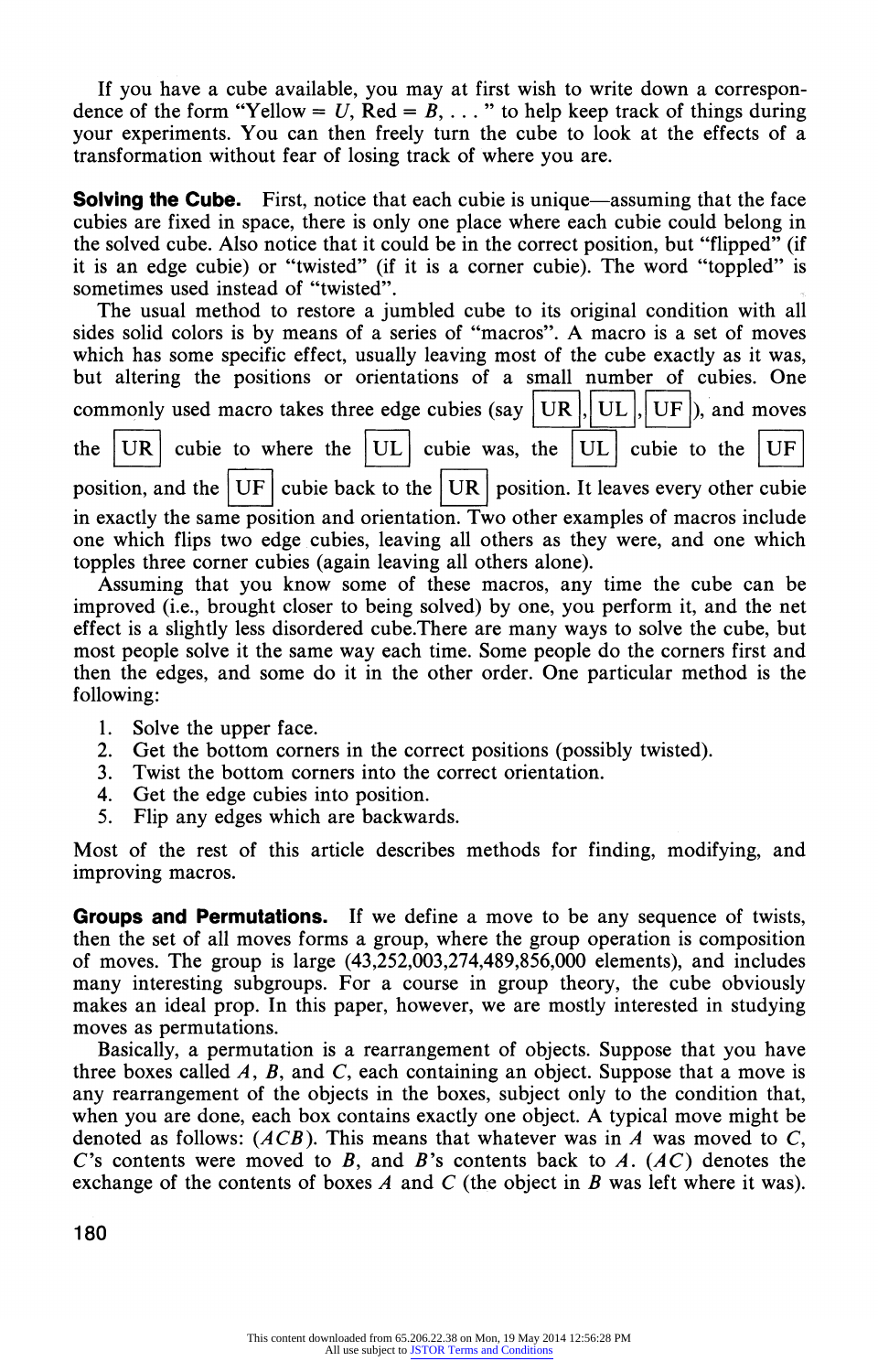If the move  $(AC)$  is followed by the move  $(BC)$  (denoted " $(AC)(BC)$ "), the net result is  $(ABC)$ . The null move is denoted by (). If there are more boxes, say A, B, C, D, and E, a single move might look like  $(ABD)(CE)$  or  $(AE)(CD)$ . The cycles above should be disjoint (have no letters in common). For example,  $(ABC)(CDE)$  $= (ABDEC)$ . The notation above is called the cycle notation for permutations. Check your understanding on the following example:

 $(ABD)(CE)$  followed by  $(AE)(BC)$  yields  $(AC)(BDE)$ .

Note that in the example above, the permutation  $(AE)(BC)$  could also have been written in the form  $(AE)(BC)(D)$ . The (D) simply indicates that D is left fixed by the permutation.

We can think of cube moves in the same way. If each cubie position is thought of as a box, a move is certainly a permutation of the boxes. In particular, the move we have called  $U$  can be denoted by the permutation

$$
\left(\boxed{\text{UL} \text{UB} \text{UR} \text{UF}}\right)\left(\boxed{\text{ULF} \text{ULB} \text{URB} \text{URF}}\right).
$$

This is fine for moving the cubies around, but remember that the orientation of the cubies in their slots also makes a difference. Another way to view the cube is as 54 boxes, each corresponding to one of the cubie faces. It should be clear that the move U corresponds to a rearrangement of 20 cube faces (8 on top, and 12 around the top edge-the center top cube face does not appear to move). Both of these ways of viewing the cube have advantages.

Another useful way to represent permutations is to give a complete list of where each object goes. Thus, the permutation

$$
\begin{pmatrix} A & B & C & D \\ C & D & B & A \end{pmatrix}
$$

means that A moves to C, B moves to D, C moves to B, and D moves to A. In cycle notation, this permutation would be represented as  $(ACBD)$ . This alternative representation is perhaps easier to understand, but takes more room, and hides some information.

Note that both representations of permutations are easy to invert. In the case of cycle notation, simply reverse the order of all the items in the cycles, and in the column notation above, simply turn it upside down. Thus,  $[(ACD)(EBG)]^{-1}$  $= (DCA)(GBE)$ , and

$$
\begin{pmatrix} A & B & C & D \\ A & C & D & B \end{pmatrix}^{-1} = \begin{pmatrix} A & C & D & B \\ A & B & C & D \end{pmatrix}.
$$

An elementary fact about permutations of a finite number of objects is that each one has a finite order. The order of a permutation is the smallest number of times it needs to be applied to bring all of the objects back into their original arrangement. The order of  $(ABCD)$  is 4:  $(ABCD)^2 = (AC)(BD)$ ,  $(ABCD)^3 = (ADCB)$ , and finally,  $(ABCD)^4 = ($ ). It should be clear that the order of any cycle is equal to the length of the cycle.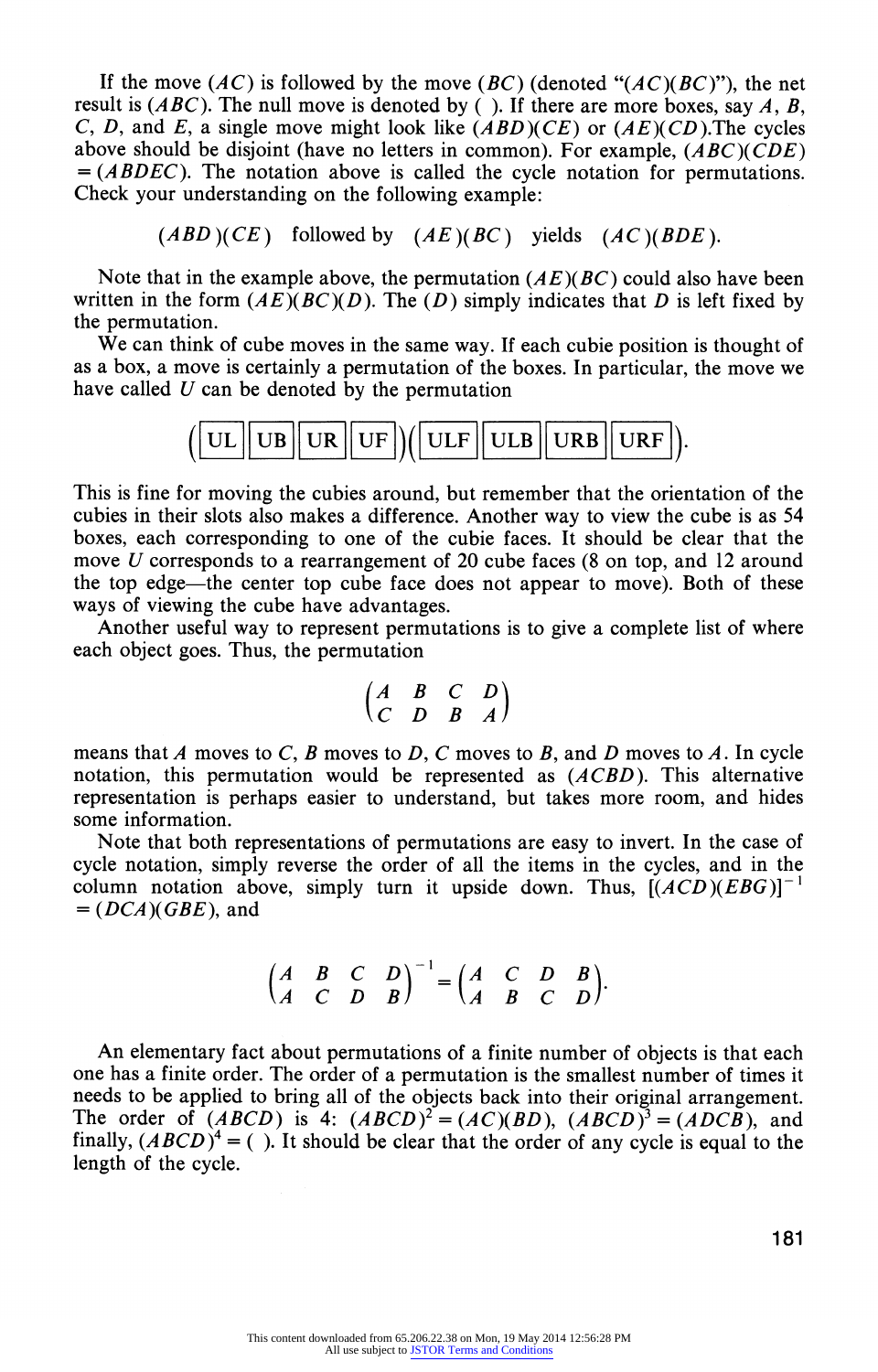A permutation can be made up of more than one cycle. What is the order of the permutation  $(ABC)(DEFG)(HJKLMN)$ ? If we repeat this permutation a multiple of three times, the first cycle will leave its objects fixed; if it is repeated a multiple of four times, the second cycle will leave its objects fixed, and so on. Thus the order of such a permutation must be the least common multiple of the lengths of the cycles  $-$ in this case,  $3 \cdot 4 \cdot 7 = 84$ . Note that for this to work, the cycles must be disjoint.

One of the first things which should be pointed out to the budding group theorists in your class about permutations (and hence about the cube moves which can be made) is that they do not necessarily commute. The move  $RF$  leaves the cube in a completely different configuration from  $FR$ . Thus, if you are carefully writing down your moves so that you can retrace your steps, to undo the sequence  $UR^2LD^{-1}R$ , you would do  $R^{-1}DL^{-1}R^2U^{-1}$ .

Generating Macros Using Cycle Notation. The knowledge of the order and cycle structure of a permutation can be used to generate some useful cube manipulation macros. The following example illustrates this. Consider the move  $M = R U R^{-1} U^{-1}$ . (This move was not chosen totally at random—see the section on commutators which follows.) If we ignore the twisting of the corners and the flipping of edges, this move permutes the cubies in the following way:



 $M$  has order 6, but the cycle notation tells us more. If  $M$  is repeated an even number of times, the effects of the 2-cycles will be eliminated, and similarly, any multiple of three repeats gets rid of the 3-cycle, giving:

$$
M^2 = \left(\begin{array}{|c|c|}\n\hline\n\text{RF} & \text{UB} & \text{RU}\n\end{array}\right),
$$

and

$$
M^{3} = \left(\boxed{\text{RUF} \mid \text{RDF}}\right) \left(\boxed{\text{ULB} \mid \text{URB}}\right).
$$

Remember that we have ignored twisting of corners here, and if you try these moves on a cube, you will find that  $M^2$  leaves the corners twisted.  $M^3$  does not, however, and is a useful macro for exchanging two pairs of corners. Figure 3 illustrates the effect of applying the macro  $\widetilde{RUR}^{-1}U^{-1}$  to a solved cube, both in terms of the cubies involved and in terms of the cycles. Figure 4 shows the result of applying the same operation three times in a row.

Any move can be used to generate macros as above, although the macro generated may be too long to be useful. Simply work out the cycle structure and eliminate the cycles you do not want by repeating the move some number of times which is a multiple of the length of the cycle. A useful application of computers arises here-it is not hard to write a program to determine the cycle structure of a permutation, and this can be determined for many short combinations of moves.

**Conjugates.** If A and P are any two permutations, then the conjugate of A relative to P is defined to be  $PAP^{-1}$ . This mathematical concept can be used as a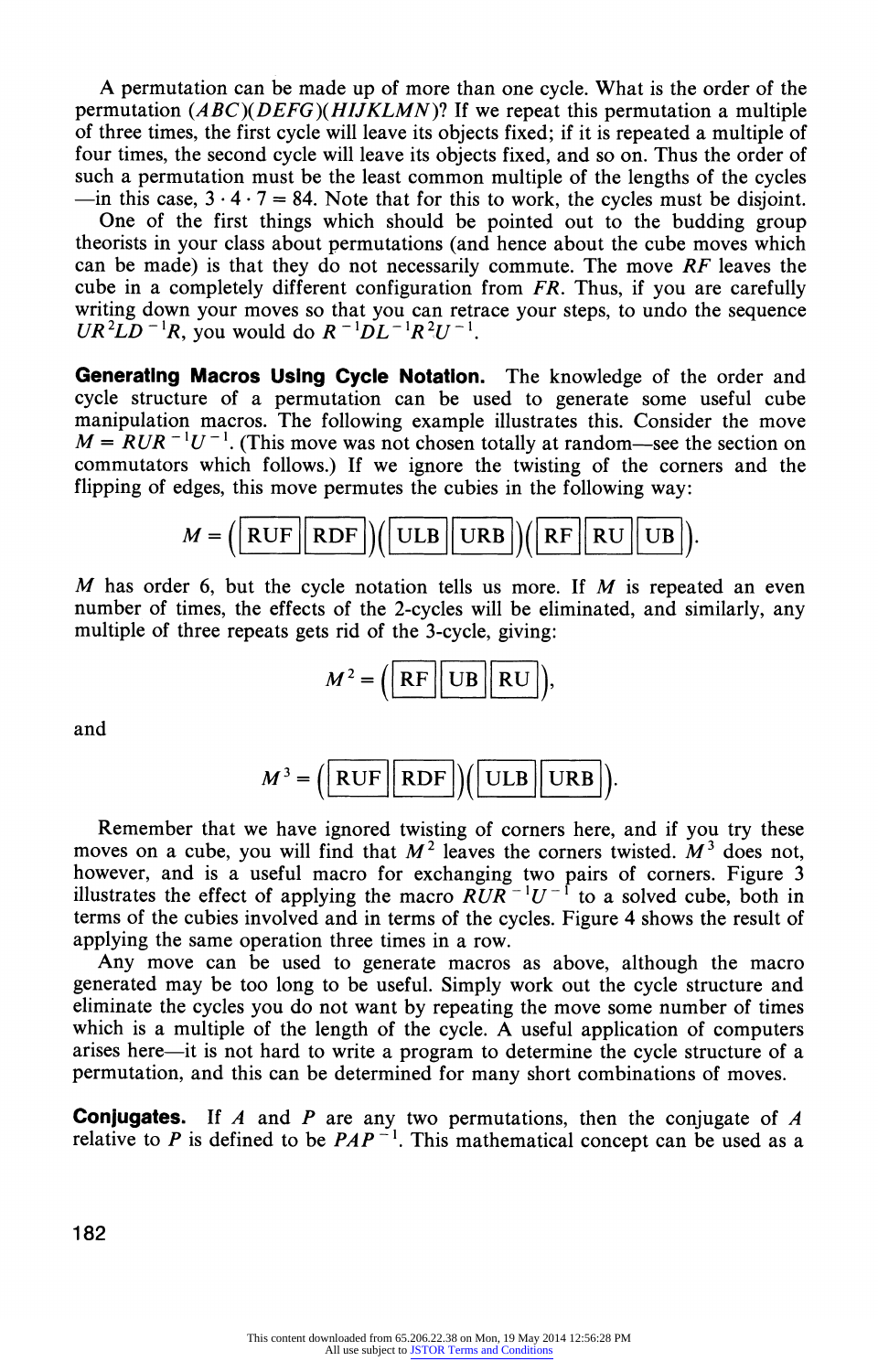

very powerful tool for solving the cube.  $P$  can be thought of as a transformation of coordinates, and  $P^{-1}$  will transform back.  $PAP^{-1}$  therefore corresponds to the instructions: "Change to a different coördinate system, perform transformation  $A$ , and then return to the original coördinate system."

**Theorem.** The cycle structure of A is identical with the structure  $PAP^{-1}$ . In other words, it has the same number of disjoint cycles having the same lengths.

We will not present a proof of this theorem, but the following example should make it obvious how such a proof could be constructed.

Let  $P = (QRTW)(SVU)$ , and  $A = (QWVT)(RS)$  (or  $(QWVT)(RS)(U)$ ). We will write  $P$  in the alternate form:

$$
\left(\begin{array}{ccccccccc}\nQ & R & S & T & U & V & W \\
R & T & V & W & S & U & Q\n\end{array}\right),
$$

so

$$
PAP^{-1} = \begin{pmatrix} Q & R & S & T & U & V & W \\ R & T & V & W & S & U & Q \end{pmatrix} (QWVT)(RS)(U) \begin{pmatrix} R & T & V & W & S & U & Q \\ Q & R & S & T & U & V & W \end{pmatrix}.
$$

To expand the product above, follow each letter through the three transformations: P takes Q to R, then A takes R to S, and finally  $P^{-1}$  takes S to U. In the same way, U moves eventually to  $Q$ , so the cycle  $( QU)$  is part of the product. Continuing in this way, we find

$$
PAP^{-1} = (WTSR)(QU)(V).
$$

The following observation should make a proof of the Theorem obvious. Replace each letter in A as follows: find it in the top row of  $P^{-1}$  and use the letter below it. The replacement of all the letters of A yields  $PAP^{-1}$ .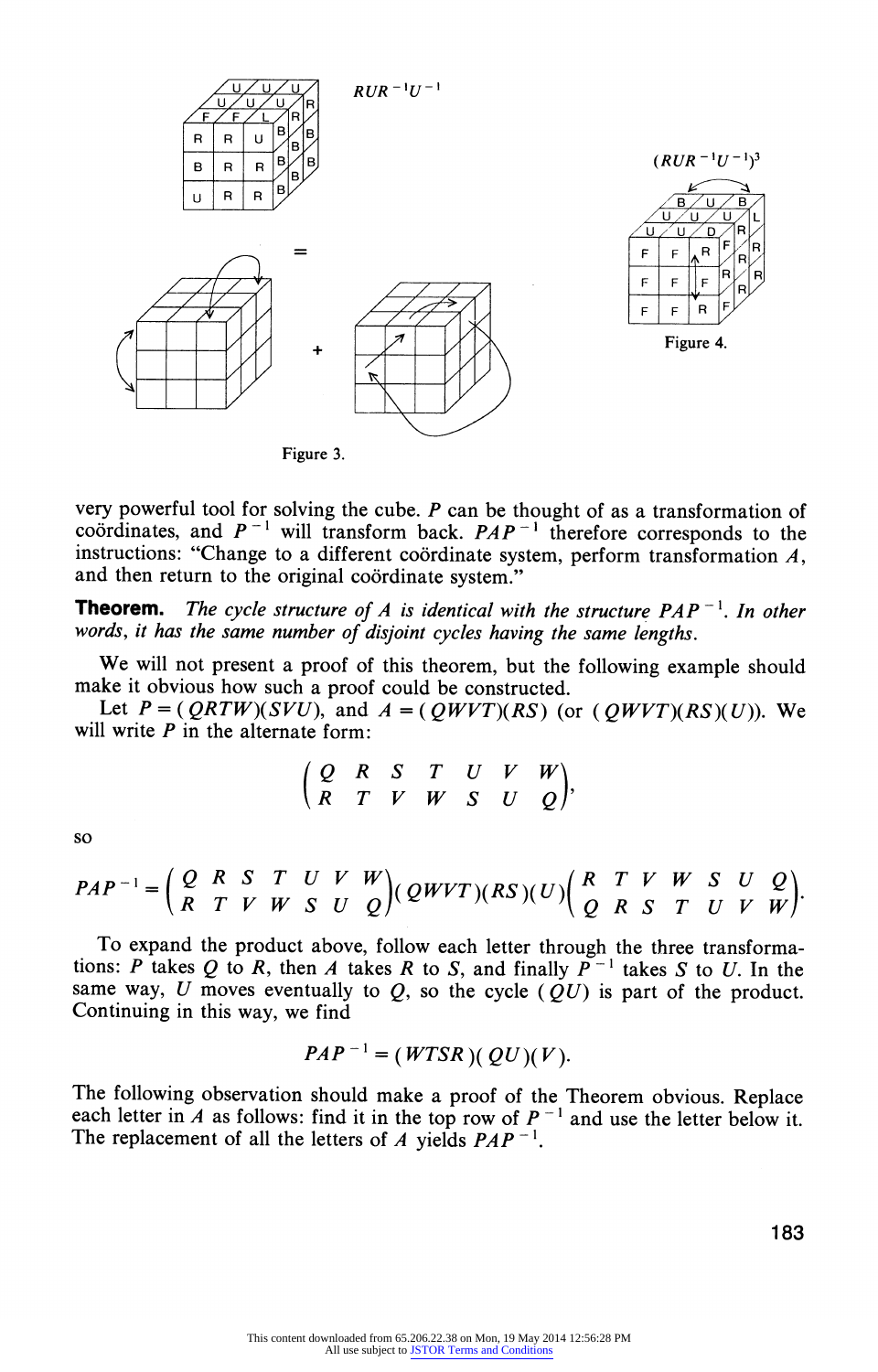In terms of the cube, this theorem means that if  $\vec{A}$  is any macro fixing all but three cubies, and P is any combination of moves whatever, then  $PAP^{-1}$  will fix all but three cubies. Thus if you know a macro which cycles three cubies on the front face, then you can cycle any three edge cubies by doing a combination of moves P to bring them to the front face, performing the macro, and then undoing P (performing  $P^{-1}$ ). This principle applies to all macros.

**Commutators.** If P and Q are any two permutations, then the commutator of P and Q is defined to be  $P\overline{QP}^{-1}Q^{-1}$ . The notion of a commutator can be used to generate a number of powerful macros.

Suppose that you would like a macro which flips two edge cubies on a face and leaves the rest of the cube as it was. Suppose further that you can find a sequence  $$ of moves which flips a single edge cubie on a face and leaves all the other cubies on that face fixed (this is not too hard to do). Let  $Q$  be a rotation of the face which moves the other cubie to be flipped into the position occupied by the original flipped cubie. Then  $PQP^{-1}Q^{-1}$  is the desired macro.

This is easy to show. Whatever "damage" P does to the cubies not on the top face,  $P^{-1}$  undoes. The  $Q^{-1}$  at the end undoes the rotation. The same idea can be used to generate a macro which twists one corner clockwise and another on the same face counterclockwise. Note also that, by means of conjugation, there is no need for the two cubies to share the same face.

A (Short) Dictionary of Useful Macros. This is the section which truly deserves a spoiler warning. Four powerful macros are presented which almost allow a complete solution of a jumbled cube, although they must be used in conjunction with various conjugations which were discussed earlier. Make a move to get the cubies in question into the positions operated upon by the macro, apply the macro, and then undo the move. The first and second macros involve twisting and flipping of cubies. For a complete solution of the cube, one more macro is needed which will exchange exactly two corners or exactly two edges. It can do anything to the other edges or corners, respectively. A transformation which exchanges exactly two corners, for example, is  $R\ddot{D}^{-1}R^{-1}D^{-1}B^{-1}DB$ . It performs the permutation RBD  $\|$  LBD  $\|$  ( RB  $\|$  FD  $\|$  BD  $\|$  LD  $\|$ ), and topples  $|$  LFD

The macros below are in a sense too powerful—each leaves all of the rest of the cube exactly as it was. When you are solving the first face, for example, you can presumably use a much weaker macro because you do not care what happens to the cubies below that face when you are first working on it.

Finally, note that all of the macros presented except for the first one have the form of a commutator.

$$
\left(\boxed{\text{LD}\boxed{\text{FD}}\boxed{\text{RD}}}\right) = R^{-1}LBRL^{-1}D^{2}R^{-1}LBRL^{-1}
$$
\n
$$
\left(\boxed{\text{LUF}\boxed{\text{RUB}}\boxed{\text{LUB}}}\right) = URU^{-1}L^{-1}UR^{-1}U^{-1}L.
$$
\nTo flip  $\boxed{\text{UB}}$  and  $\boxed{\text{UL}}$ :\n
$$
R^{-1}LB^{2}RL^{-1}D^{-1}R^{-1}LBRL^{-1}ULR^{-1}B^{-1}L^{-1}RDLR^{-1}B^{2}L^{-1}RU^{-1}.
$$

184